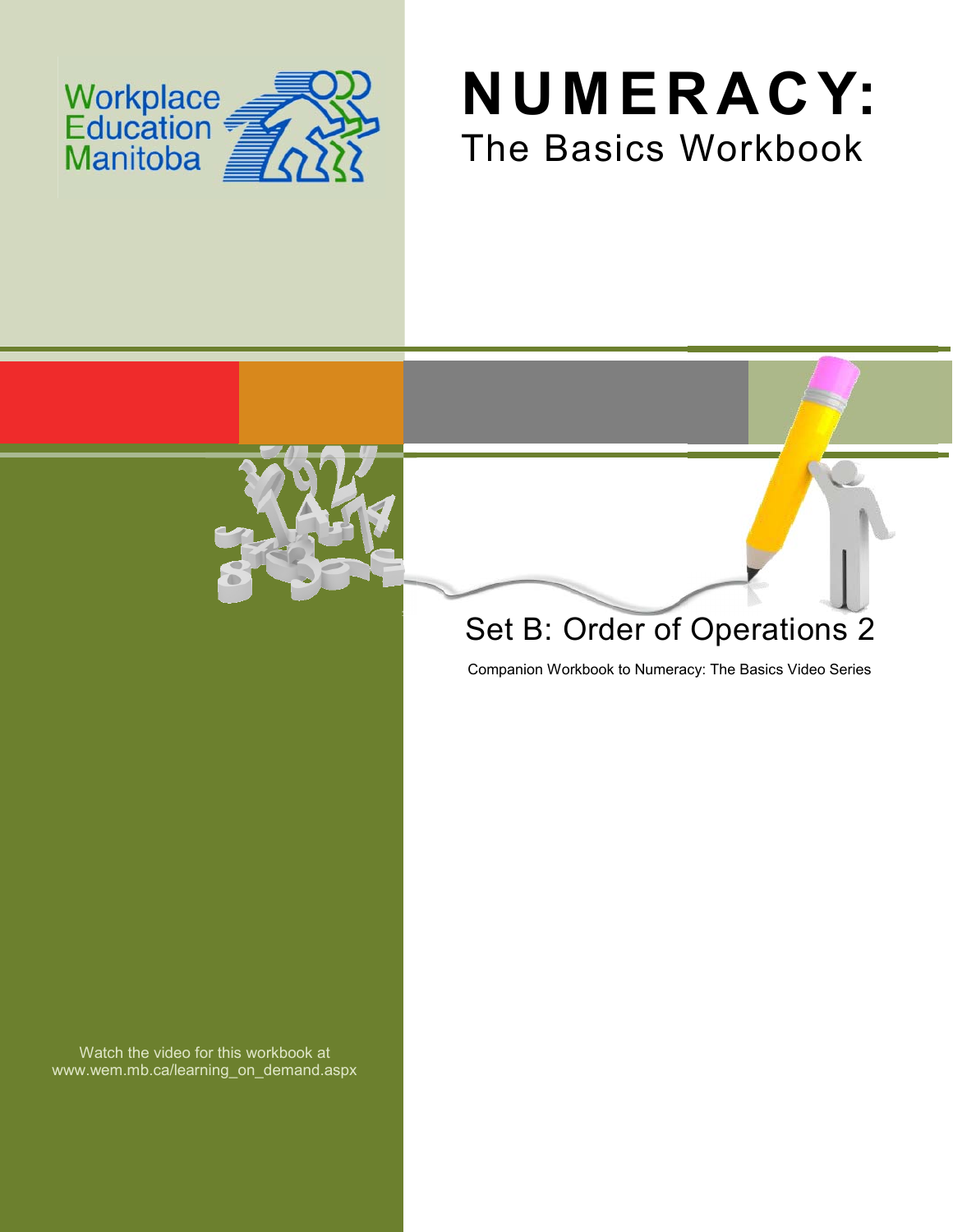The Government of Canada Human Resource Skills Development Canada (HRSDC)

and

The Manitoba Government Industry Workforce Development (IWD), Entrepreneurship, Training and Trade (ETT)

Workplace Education Manitoba would also like to thank the individuals from across Manitoba who provided consultation, content, and feedback.

> For more information, visit [www.wem.mb.ca](http://www.wem.mb.ca/) or contact the Project Coordinator Lindsay Laidlaw at [info@wem.mb.ca](mailto:info@wem.mb.ca)

©Workplace Education Manitoba, 2012

All rights reserved; no part of this publication may be reproduced, stored in a retrieval system, or transmitted in any form by any means, electronic, mechanical, photocopying, recording, or otherwise without

prior written permission of the Publishers. This manual may not be lent, resold, hired out or otherwise disposed by way of trade in any form of binding or cover than that which it is published, without the prior consent of the Publishers.



ACKNOWLEDGMENTS

CKNOWL

ш

 $\Box$ 

SLN

ш

 $\mathsf{\Sigma}$ 

 $\overline{O}$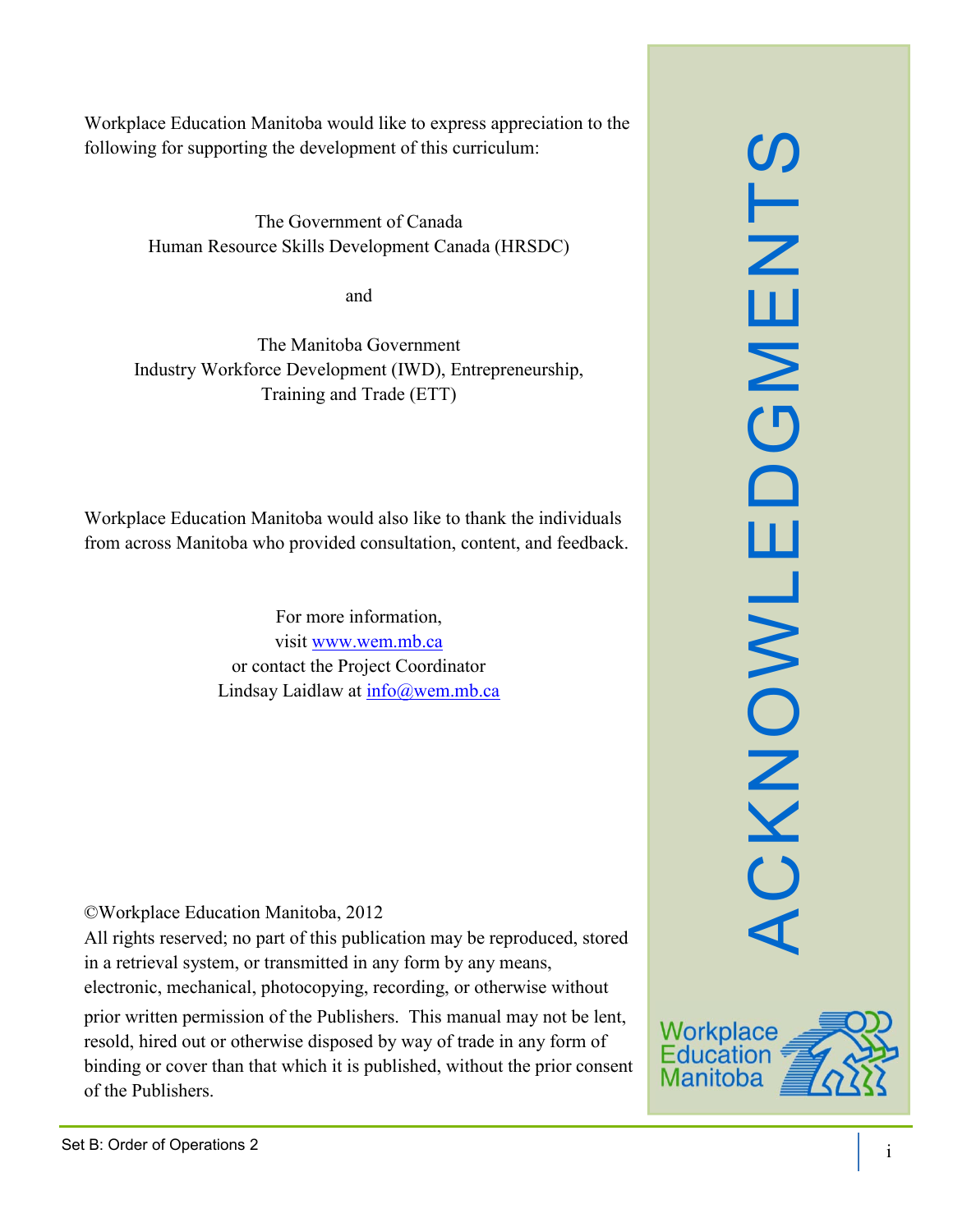### **INTRODUCTION**

### **What is Numeracy: The Basics Workbook?**

This workbook is intended to accompany Workplace Education Manitoba's (WEM) Numeracy: The Basics Video Series, a set of 50 videos that explain essential numeracy concepts.

The refresher videos cover 25 critical numeracy topics, each broken into concept and practice.

The video series and accompanying downloadable workbooks can be found on the WEM website at [http://www.wem.mb.ca/learning\\_on\\_demand.aspx](http://www.wem.mb.ca/learning_on_demand.aspx)

These Numeracy: The Basics workbooks provide an opportunity for additional skill-building practice.

### **Numeracy: The Basics topics are:**

- Order of Operations 1
- Order of Operations 2
- Adding & Subtracting Fractions 1
- Adding & Subtracting Fractions 2
- Multiplying & Dividing Fractions
- $\bullet$  Mixed & Improper Fractions
- Operations with Mixed Fractions 1
- Operations with Mixed Fractions 2
- Operations with Mixed Fractions 3
- Adding & Subtracting Decimals
- Multiplying Decimals
- Dividing Decimals
- Order of Operations & Decimals
- Decimals, Fractions & Percent 1
- Decimals, Fractions & Percent 2
- Imperial Conversions
- Metric Conversions
- Metric and Imperial Conversions
- Geometry  $1 -$  Perimeter
- Geometry  $2 Area$
- Geometry 3- Volume
- Solving Equations 1
- Solving Equations 2
- Ratio & Proportion
- Averages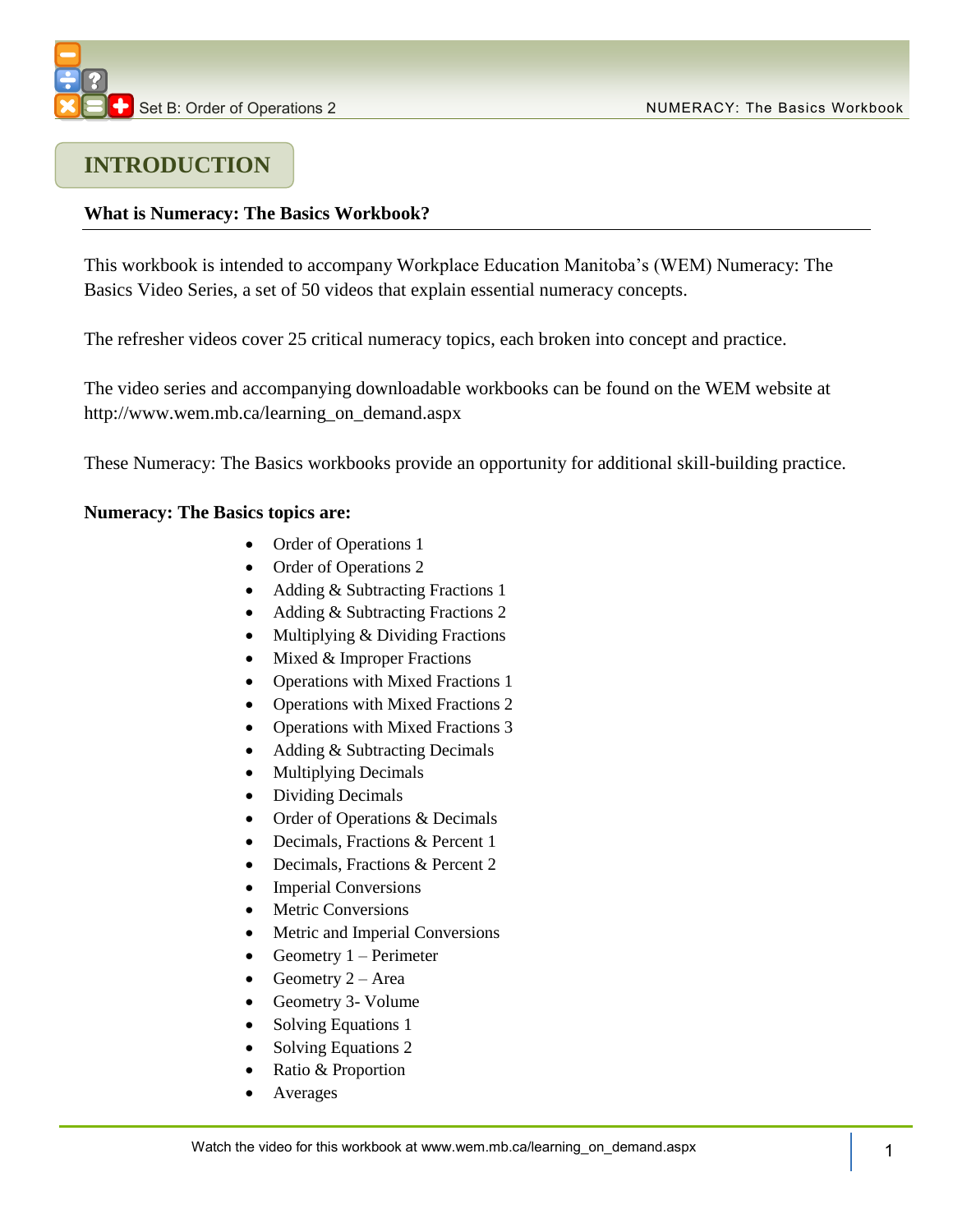## **ORDER OF OPERATIONS 2**

This workbook contains five skill-building practice sections. Solutions can be found at the end of the workbook.

### **Practice Section A**

Calculate the answer to each of the following questions by performing the correct order of operations.

- 1.  $(9+6)-2$ =
- 2. 8 2 6 =
- 3.  $16 \div (2 + 6)$  $=$  <u>\_\_\_\_\_\_\_\_\_\_\_\_\_\_\_\_\_</u>
- 4.  $(18 - 6) \div 3$ =
- 5.  $(14 - 6) \times 2$  $= \underbrace{\qquad \qquad }_{\qquad \qquad \qquad \qquad }=\underbrace{\qquad \qquad }_{\qquad \qquad \qquad }=\underbrace{\qquad \qquad }_{\qquad \qquad \qquad }$
- 6.  $(13 + 5) \div 2$  $=$   $\sim$   $\sim$   $\sim$   $\sim$   $\sim$
- 7.  $(5-2)+(6+2)$  $=$   $\frac{1}{2}$  . The set of  $\frac{1}{2}$  ,  $\frac{1}{2}$  ,  $\frac{1}{2}$  ,  $\frac{1}{2}$  ,  $\frac{1}{2}$  ,  $\frac{1}{2}$  ,  $\frac{1}{2}$  ,  $\frac{1}{2}$  ,  $\frac{1}{2}$  ,  $\frac{1}{2}$  ,  $\frac{1}{2}$  ,  $\frac{1}{2}$  ,  $\frac{1}{2}$  ,  $\frac{1}{2}$  ,  $\frac{1}{2}$  ,  $\frac{1}{2}$  ,  $\$
- 8.  $6 \times (4 - 2)$  $=\underbrace{\qquad \qquad }_{\qquad \qquad \qquad }\qquad \qquad =\qquad \qquad$
- 9.  $15 \div (3 + 2)$  $=$   $\frac{1}{2}$  . The set of  $\frac{1}{2}$  ,  $\frac{1}{2}$  ,  $\frac{1}{2}$  ,  $\frac{1}{2}$  ,  $\frac{1}{2}$  ,  $\frac{1}{2}$  ,  $\frac{1}{2}$  ,  $\frac{1}{2}$  ,  $\frac{1}{2}$  ,  $\frac{1}{2}$  ,  $\frac{1}{2}$  ,  $\frac{1}{2}$  ,  $\frac{1}{2}$  ,  $\frac{1}{2}$  ,  $\frac{1}{2}$  ,  $\frac{1}{2}$  ,  $\$
- 10.  $15 \div (15 \div 3) =$
- 11.  $18 + 6 \div (2 + 4)$  $=$  <u>\_\_\_\_\_\_\_\_\_\_\_\_\_\_\_\_\_</u>
- 12.  $21 \div (5 - 2) + 7$ =
- 13.  $(4+8) \div 2-6$  $\equiv$  and  $\equiv$  and  $\equiv$
- 14.  $2 \times (7 - 2) + 3$ =
- 15.  $(4+8) \div (6-2)$  $\equiv$  100  $\pm$  100  $\pm$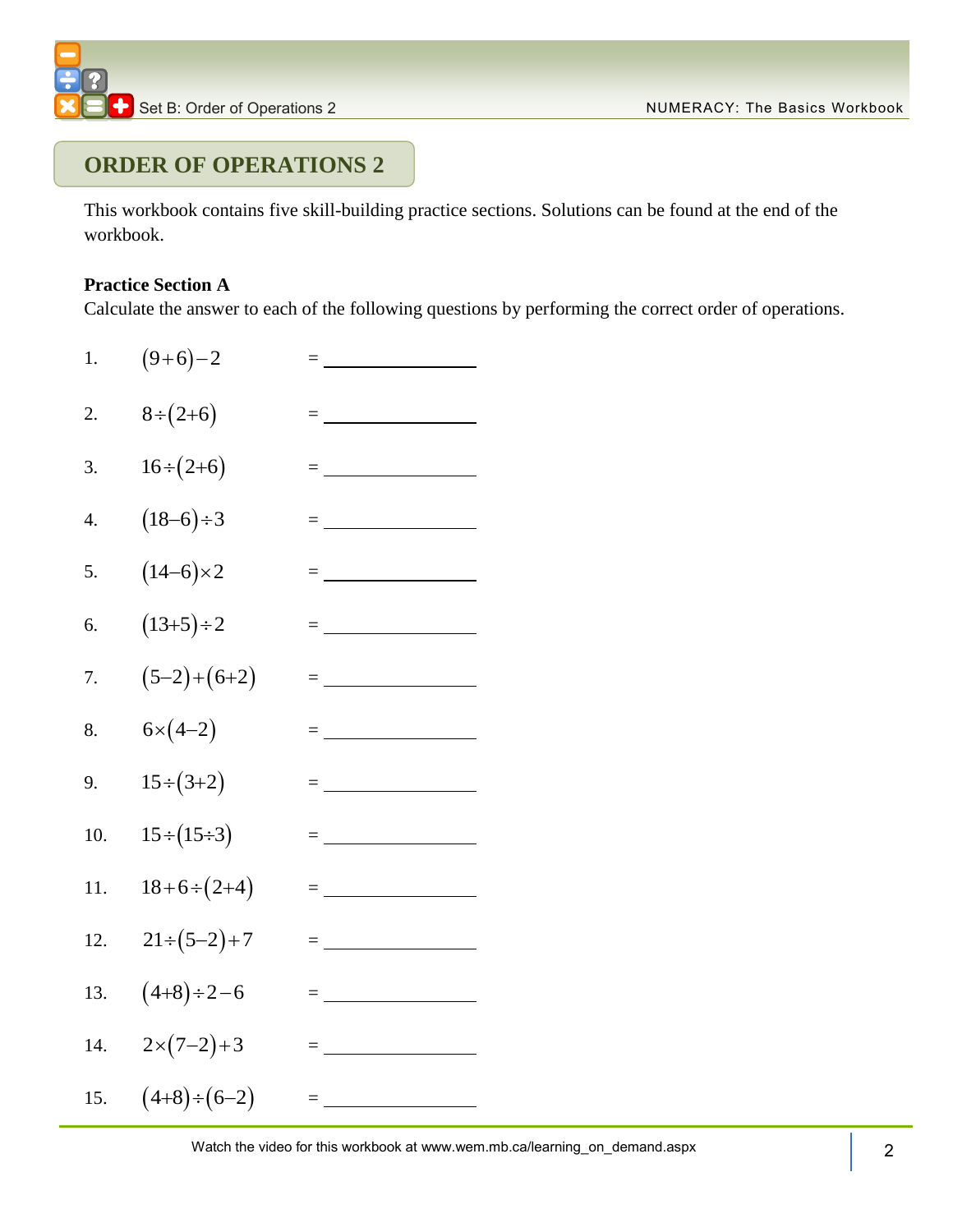### **Practice Section B**

Calculate the answer to each of the following questions by performing the correct order of operations.

| 1.               | $20 \div 4 - (5 - 2)$                                   | $=\underbrace{\qquad \qquad }_{\qquad \qquad \qquad }\qquad \qquad ~~\qquad \qquad ~~\qquad \qquad ~~\qquad \qquad ~~\qquad \qquad ~~\qquad \qquad ~~\qquad \qquad ~~\qquad \qquad ~~\qquad \qquad ~~\qquad \qquad ~~\qquad \qquad ~~\qquad \qquad ~~\qquad \qquad ~~\qquad \qquad ~~\qquad \qquad ~~\qquad \qquad ~~\qquad \qquad ~~\qquad \qquad ~~\qquad \qquad ~~\qquad \qquad ~~\qquad \qquad ~~\qquad \qquad ~~\qquad \qquad ~~\qquad \qquad ~~\qquad \qquad ~~\qquad \qquad ~~\qquad \qquad ~~\qquad \qquad ~~\qquad \$ |
|------------------|---------------------------------------------------------|--------------------------------------------------------------------------------------------------------------------------------------------------------------------------------------------------------------------------------------------------------------------------------------------------------------------------------------------------------------------------------------------------------------------------------------------------------------------------------------------------------------------------------|
| 2.               | $24 \div (24 \div 12) + 4$                              |                                                                                                                                                                                                                                                                                                                                                                                                                                                                                                                                |
| 3.               | $3 \times 6 + (7 - 2) + 3$                              |                                                                                                                                                                                                                                                                                                                                                                                                                                                                                                                                |
| $\overline{4}$ . | $(4 \times 2) + (12 \div 3)$                            |                                                                                                                                                                                                                                                                                                                                                                                                                                                                                                                                |
| 5.               | $18 \div 6 \times (18 - 9 \div 3)$                      | = ________________                                                                                                                                                                                                                                                                                                                                                                                                                                                                                                             |
| 6.               | $(12\div 2) + (4\times 3) - 13$                         | $= \underbrace{\qquad \qquad }_{\hspace{15mm} \hspace{15mm} \hspace{15mm} } \qquad \qquad \qquad \ldots \qquad \qquad }_{\hspace{15mm} \hspace{15mm} \hspace{15mm} }$                                                                                                                                                                                                                                                                                                                                                          |
| 7.               | $(14+3)-(10-2)\div 4$                                   | $= \underbrace{\qquad \qquad }_{\hspace{15pt} \hspace{15pt} \hspace{15pt} \hspace{15pt} \hspace{15pt} \hspace{15pt} \hspace{15pt} \hspace{15pt} \hspace{15pt} \hspace{15pt} \hspace{15pt} \hspace{15pt} \hspace{15pt} \hspace{15pt} \hspace{15pt} \hspace{15pt} \hspace{15pt} \hspace{15pt} \hspace{15pt} \hspace{15pt} \hspace{15pt} \hspace{15pt} \hspace{15pt} \hspace{15pt} \hspace{15pt} \hspace{15pt}$                                                                                                                   |
| 8.               | $(12\div 2) + (4\times 3) - 13$                         |                                                                                                                                                                                                                                                                                                                                                                                                                                                                                                                                |
| 9.               | $(5+7)\div 2 \div (8 \div 4)$                           |                                                                                                                                                                                                                                                                                                                                                                                                                                                                                                                                |
| 10.              | $(32-14) \div (4+5) \div 4$                             |                                                                                                                                                                                                                                                                                                                                                                                                                                                                                                                                |
| 11.              | $1+(9\times5)-12+(13-4)$                                | $=$ $\frac{1}{\sqrt{2\pi}}$                                                                                                                                                                                                                                                                                                                                                                                                                                                                                                    |
| 12.              | $25 \div (2+3) - (3+5) + 6$                             |                                                                                                                                                                                                                                                                                                                                                                                                                                                                                                                                |
| 13.              | $(15\div 3) \times 20 \div (10\div 5) + 8$              | = ___________________                                                                                                                                                                                                                                                                                                                                                                                                                                                                                                          |
| 14.              | $(12+14) \div (15 \div 3 + 8) + 33$                     | <u> 1989 - Johann Barbara, martxa a</u>                                                                                                                                                                                                                                                                                                                                                                                                                                                                                        |
| 15.              | $36 \div (3 \times 4) + (2 \times 3) + 16 \times 3 - 2$ |                                                                                                                                                                                                                                                                                                                                                                                                                                                                                                                                |
| 16.              | $22 \div (14 \div 7) + (5 \times 2) - 3 \times (4 - 1)$ |                                                                                                                                                                                                                                                                                                                                                                                                                                                                                                                                |
| 17.              | $36-(3\times4)+(2\times3)+2\times(5-2)$                 | $= \begin{array}{cccccccccc} \multicolumn{2}{c}{} & \multicolumn{2}{c}{} & \multicolumn{2}{c}{} & \multicolumn{2}{c}{} & \multicolumn{2}{c}{} & \multicolumn{2}{c}{} & \multicolumn{2}{c}{} & \multicolumn{2}{c}{} & \multicolumn{2}{c}{} & \multicolumn{2}{c}{} & \multicolumn{2}{c}{} & \multicolumn{2}{c}{} & \multicolumn{2}{c}{} & \multicolumn{2}{c}{} & \multicolumn{2}{c}{} & \multicolumn{2}{c}{} & \multicolumn{2}{c}{} & \multicolumn{2}{c}{} & \multicolumn{2}{c}{} & \$                                           |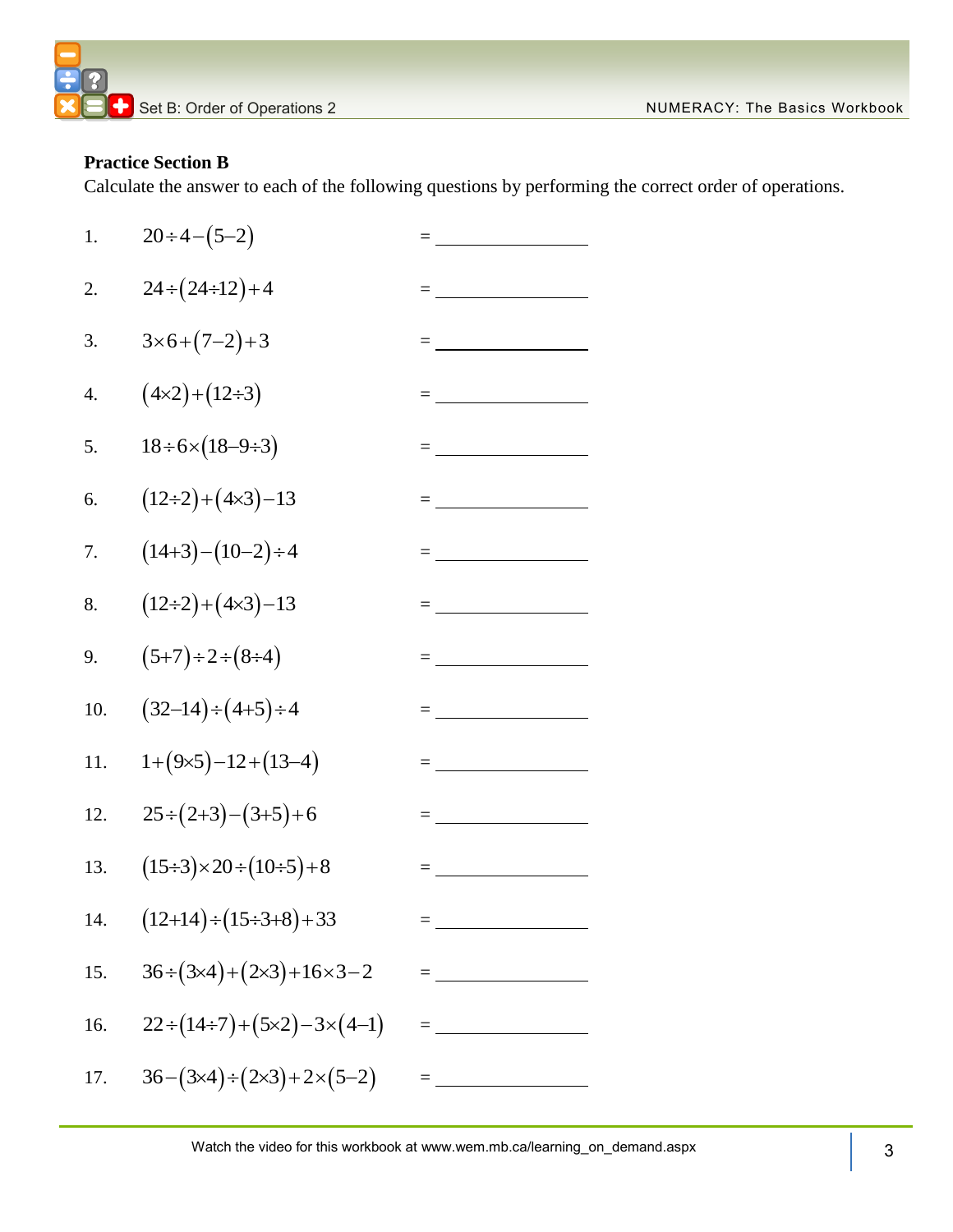|     | Set B: Order of Operations 2                                                 | <b>NUMERACY: The Basics Workbook</b> |
|-----|------------------------------------------------------------------------------|--------------------------------------|
| 18. | $35 \div (3 + 4) \times 3 - (4 \times 3) \div 4 \times (6 - 2)$              |                                      |
| 19. | $18\times(2+6\div2)\div30+15\div(1+4)-4$                                     |                                      |
| 20. | $4 \times \lceil (11+7) \div 3 \rceil - 15 \div (7-2) + 6 \times (5-3) + 11$ |                                      |

### **Practice Section C**

| Calculate the answer to each of the following questions by performing the correct order of operations. |                                                                                                                        |  |  |  |
|--------------------------------------------------------------------------------------------------------|------------------------------------------------------------------------------------------------------------------------|--|--|--|
| 1.                                                                                                     | $(27\div 3)\times (24\div 8)\times (16\div 8) - 7\times (26\div 2-13)$                                                 |  |  |  |
| 2.                                                                                                     | $5 \times (7 - 2 + 3) \div 8 - 2 \times (21 - 20) + 8 \times (6 - 2)$                                                  |  |  |  |
| 3.                                                                                                     | $2 \times \lceil 5 \times (7 - 2 + 3) \cdot 8 \rceil \times (18 + 2 \times 3 - 20) + 8 \times (6 - 2)$                 |  |  |  |
| $\overline{4}$ .                                                                                       | $42 \div (7 \times 3) \times (6 - 2) + [44 \div (35 - 13)] + 9 \div (2 + 1)$                                           |  |  |  |
| 5.                                                                                                     | $\lceil 2 \times (4+11) \rceil \times 6 - 12 \times \lceil 5 + (3 \times 9 - 7) \times 2 - 40 \rceil - (6+7) \times 2$ |  |  |  |

#### **Practice Section D**

In this section, solutions for the practice questions contain commonly-made errors. For each question, circle the error(s) and give a correct solution.

1.

$$
36 \div (3 \times 4) + (2 \times 3) - 16 \times 3 + 50
$$
  
=12 \times 4 + (2 \times 3) - 16 \times 3 + 50  
=48+6-16 \times 3 + 50  
=54+48+50  
=152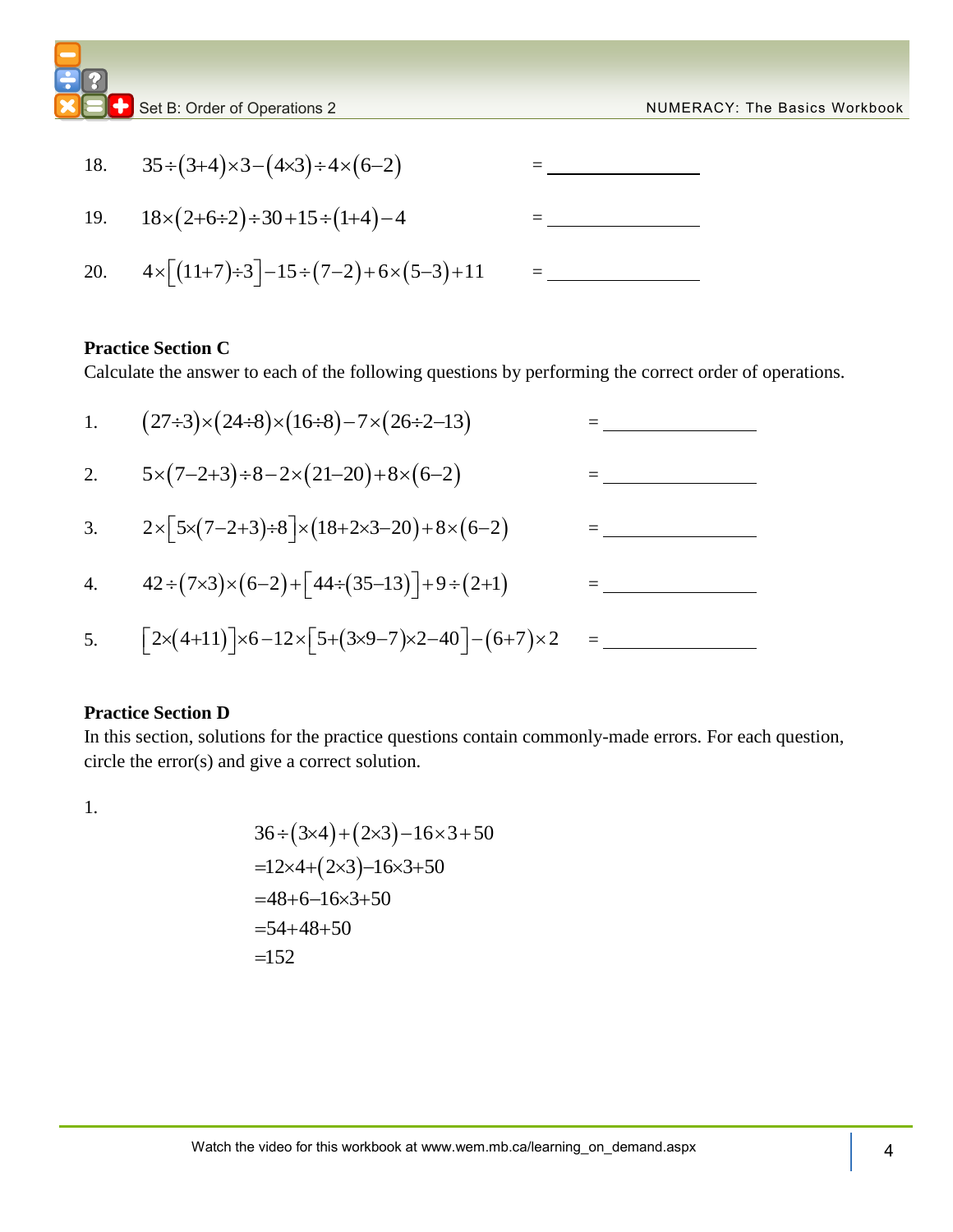2.

$$
21 \times (4+9) \div 13 + 60 \div (6-1) + 7 \times (4-2)
$$
  
=21×13 \div 13+60 \div (6-1)+7×(4-2)  
=21×13 \div 13+60 \div 5+7 \times (4-2)  
=21×13 \div 13+60 \div 12 \times (4-2)  
=21×13 \div 13+60 \div 12 \times 3  
=273 \div 13+60 \div 12 \times 3  
=21+60 \div 12 \times 3  
=21+5×3  
=78

### **Practice Section E**

=

Challenge Question. If you can do this one, then you get an  $A^+$ .  $\odot$ Calculate the answer by performing the correct order of operations. Challenge Question. If you can do this one, then you get an A<sup>+</sup>. ©<br>Calculate the answer by performing the correct order of operations.<br> $10 \times [5+(7\times2-4)\times6-30] + (3+7)\times2- [4\times(3+12)]\times6+[(15\div3)\times20\div(10\div5)+8]$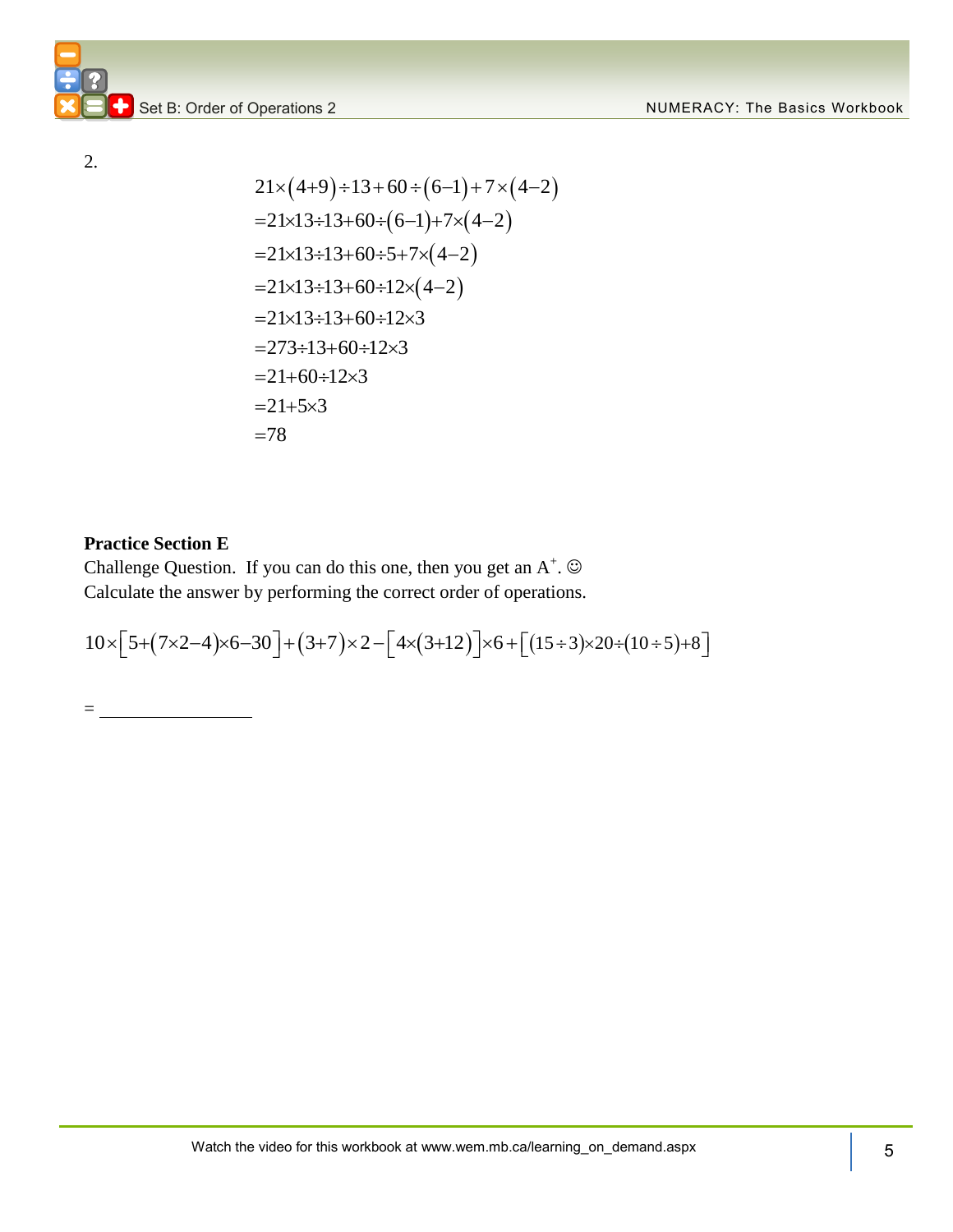NUMERACY: The Basics Workbook

# SOLUTIONS

# Set B

Order of Operations 2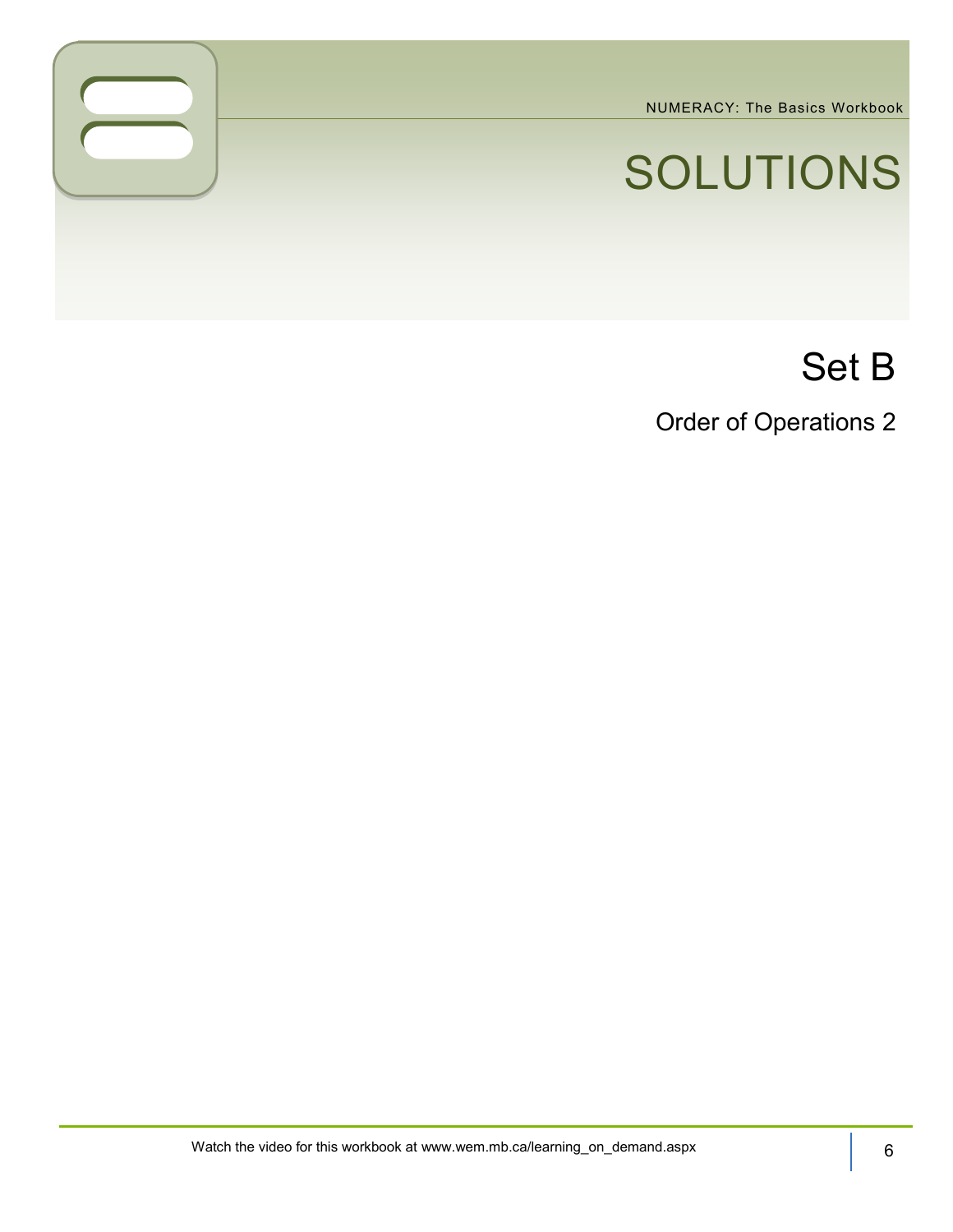### **ORDER OF OPERATIONS 2**

### **Practice Section A**

- **1.** Solution:  $(9+6)-2$  $=15 - 2$  $=13$
- **2.** Solution:  $8 \div (2 + 6)$  $=8 \div 8$  $=1$
- **3.** Solution:  $16 \div (2 + 6)$  $=16 \div 8$  $=2$
- **4.** Solution:  $(18 - 6) \div 3$  $=12 \div 3$  $=4$
- **5.** Solution:  $(14 - 6) \times 2$  $= 8 \times 2$  $=16$
- **6.** Solution:  $(13 + 5) \div 2$  $=18 \div 2$ 9
- **7.** Solution:  $(5-2)+(6+2)$  $=3+8$  $=11$
- **8.** Solution:  $6 \times (4 - 2)$  $= 6 \times 2$  $=12$
- **9.** Solution:  $15 \div (3 + 2)$  $=15 \div 5$  $=$ 3
- **10.** Solution:  $15 \div (15 \div 3)$  $=15 \div 5$  $=$ 3
- **11.** Solution:  $18 + 6 \div (2 + 4)$  $=18 + 6 \div 6$  $=18 + 1$  $=19$
- **12.** Solution:  $21 \div (5 - 2) + 7$  $= 21 \div 3 + 7$  $= 7 + 7$  $=14$
- Watch the video for this workbook at www.wem.mb.ca/learning\_on\_demand.aspx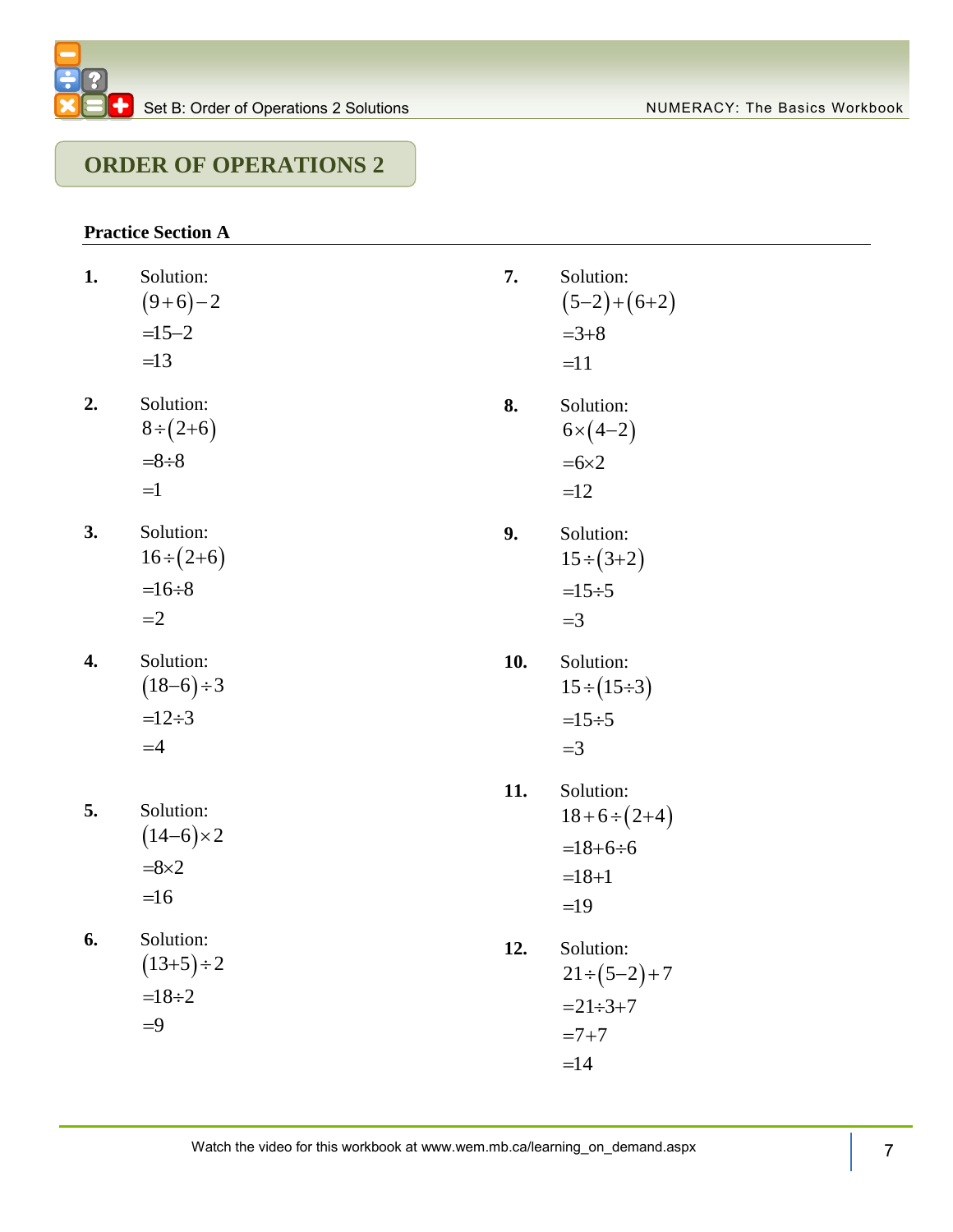- **13.** Solution:  $(4+8)\div 2-6$  $=12 \div 2 - 6$  $= 6 - 6$  $=0$
- **14.** Solution:
	- $2 \times (7 2) + 3$  $=2\times 5+3$  $=10 + 3$  $=13$
- **15.** Solution:
	- $(4+8) \div (6-2)$  $=12 \div (6 - 2)$  $=12 \div 4$  $=$ 3

### **Practice Section B**

- **1.** Solution:  $20 \div 4 - (5 - 2)$  $=5-(5-2)$  $= 5 - 3$  $=2$
- **2.** Solution:  $= 24 \div 2 + 4$  $=12 + 4$ 
	- $=16$

**3.** Solution:  $3 \times 6 + (7 - 2) + 3$  $=18 + 5 + 3$  $= 23 + 3$  $=26$ 

 $24 \div (24 \div 12) + 4$ 

**4.** Solution:  $(4 \times 2) + (12 \div 3)$  $= 8 + 4$  $=12$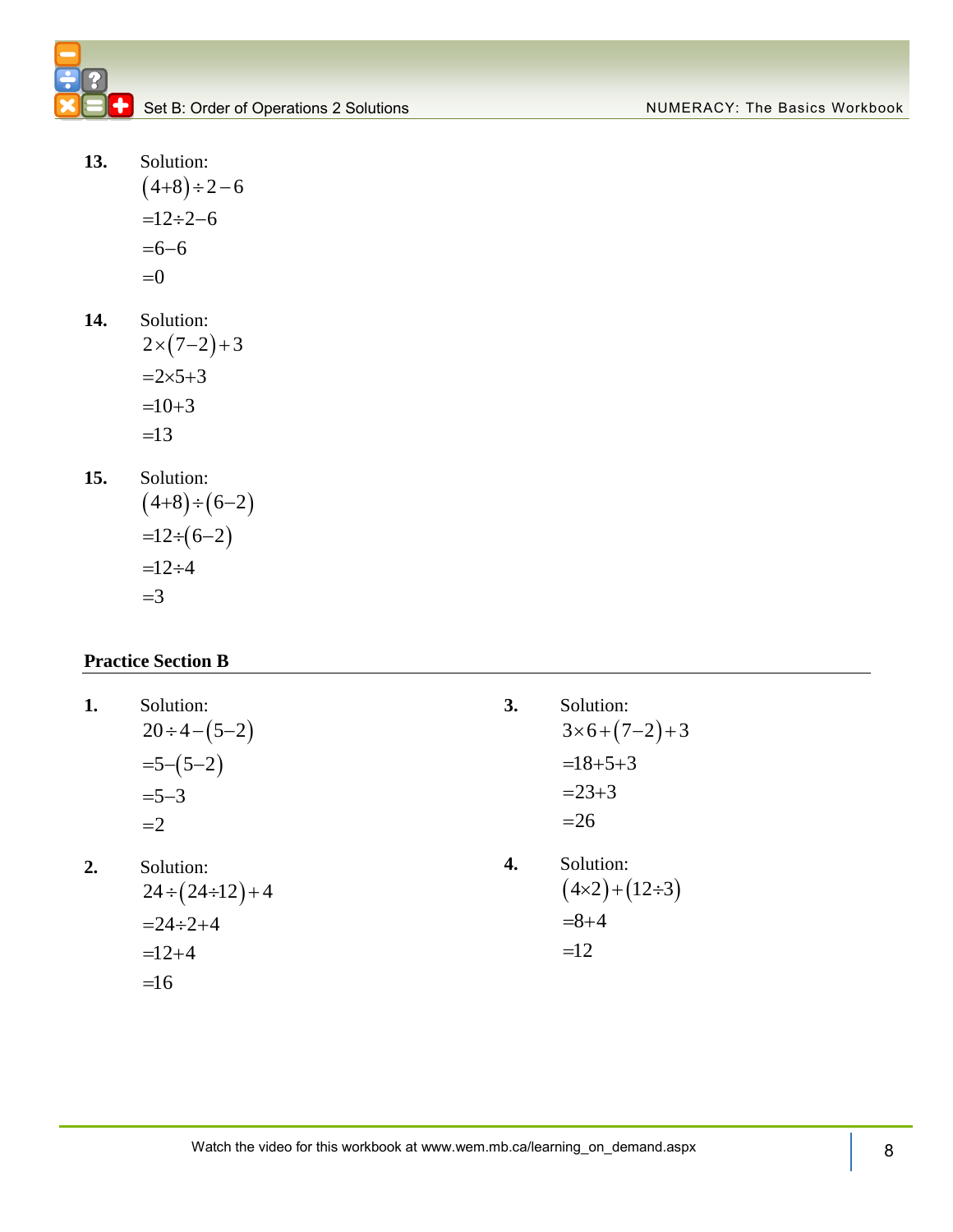- **5.** Solution:  $18 \div 6 \times (18 - 9 \div 3)$  $=3\times(18 - 9 \div 3)$  $=3\times(18-3)$  $=3\times15$  $=45$
- **6.** Solution:  $(12\div 2) + (4\times 3) - 13$  $=6+(4\times3)-13$  $= 6 + 12 - 13$  $=18 - 13$  $=$ 5
- **7.** Solution:  $(14+3)-(10-2)\div 4$  $=17 - (10 - 2) \div 4$  $=17 - 8 \div 4$  $=17 - 2$  $=15$
- **8.** Solution:  $(12\div 2) + (4\times 3) - 13$  $=6+(4\times3)-13$  $= 6 + 12 - 13$  $=18 - 13$  $=$ 5
- **9.** Solution:  $(5+7) \div 2 \div (8 \div 4)$  $=12 \div 2 \div (8 \div 4)$  $=6 \div (8 \div 4)$  $= 6 \div 2$  $=$ 3
- **10.** Solution:  $(32-14) \div (4+5) \div 4$  $=18 \div (4+5) \div 4$  $=18 \div 9 \div 4$ 1 2  $=$
- **11.** Solution:  $1 + (9 \times 5) - 12 + (13 - 4)$  $=1+45-12+(13-4)$  $=1+45-12+9$  $=43$
- **12.** Solution:  $25 \div (2+3) - (3+5) + 6$  $=25\div 5-(3+5)+6$  $=5-(3+5)+6$  $=5 - 8 + 6$  $=$ 3
- **13.** Solution:  $(15\div 3)\times 20 \div (10\div 5) + 8$  $\stackrel{\sim}{=}$ 5×20÷(10÷5)+8  $=100 \div (10 \div 5) + 8$  $=100 \div 2 + 8$  $=50 + 8$  $= 58$
- **14.** Solution:  $(12+14) \div (15 \div 3 + 8) + 33$  $= 26 \div (15 \div 3 + 8) + 33$  $=26 \div (5+8) + 33$  $= 26 \div 13 + 33$  $=2+33$  $= 35$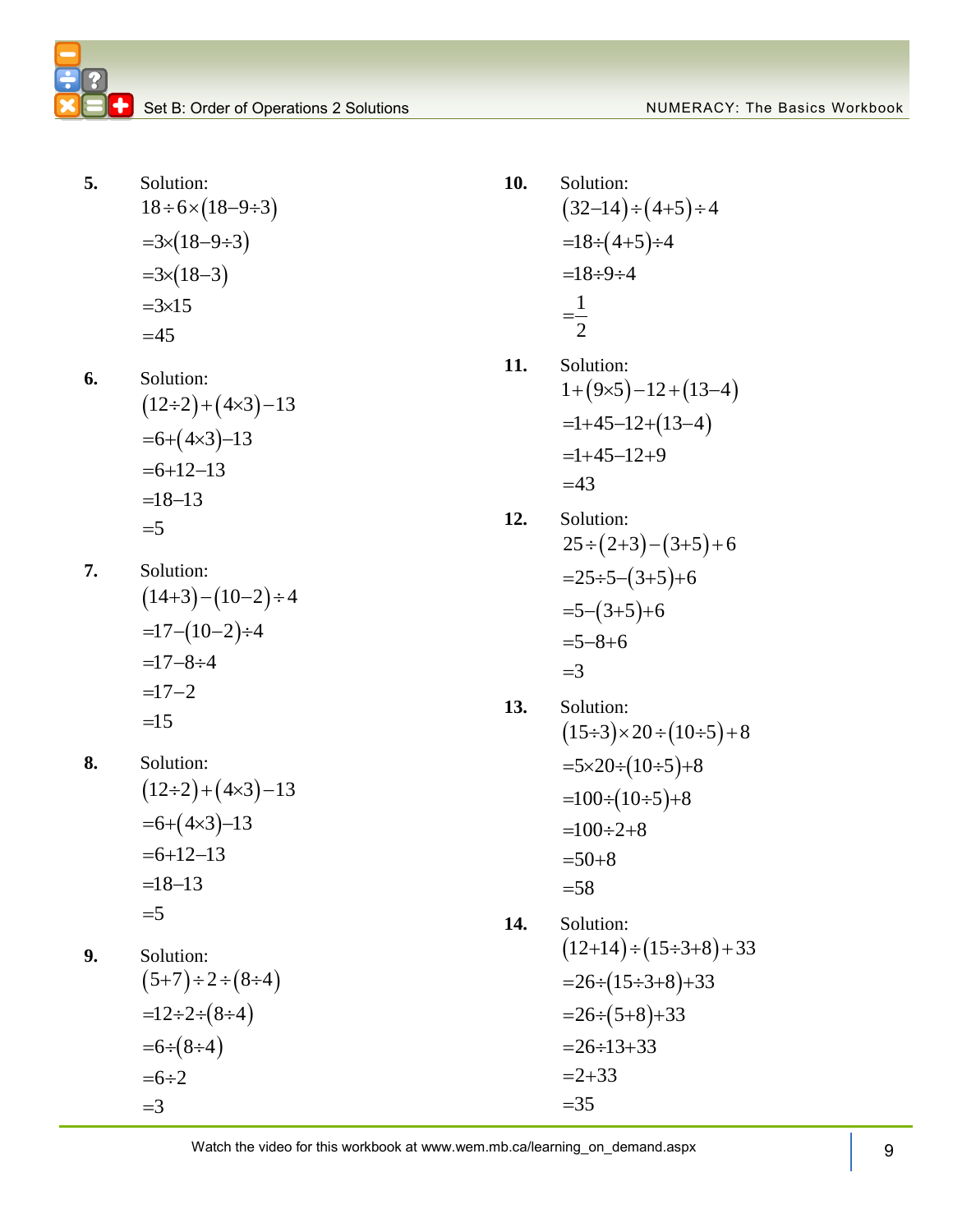15. Solution:  
\n
$$
36 \div (3 \times 4) + (2 \times 3) + 16 \times 3 - 2
$$
\n
$$
= 36 \div 12 + (2 \times 3) + 16 \times 3 - 2
$$
\n
$$
= 36 \div 12 + 6 + 16 \times 3 - 2
$$
\n
$$
= 3 + 6 + 16 \times 3 - 2
$$
\n
$$
= 3 + 6 + 48 - 2
$$
\n
$$
= 9 + 48 - 2
$$
\n
$$
= 57 - 2
$$
\n
$$
= 55
$$

- **16.** Solution: Solution:<br>22 ÷ (14÷7) + (5×2) – 3× (4–1)  $22 \cdot (14 \cdot 7) (3 \times 2)$  3×(-<br>=22÷2+(5×2)-3×(4-1)  $22.2 + (32)$  3x(+ 1)<br>=22÷2+10-3x(4-1)  $-22+2+10-3\times(4-1)$ <br>=22÷2+10-3×3  $=$  $22 \div 2 + 10 - 3 \times 3$ <br>=11+10-3×3  $=11+10-3\times 3$ <br>=11+10-9  $=$ 11+10-5<br>=21-9  $=12$
- **17.** Solution: Solution:<br>36 –  $(3\times4)$  ÷  $(2\times3)$  + 2  $\times$   $(5-2)$  $36 - 12 \div (2 \times 3) + 2 \times (5 - 2)$  $-36 - 12 \div 6 + 2 \times (5 - 2)$  $-36 - 12 \div 6 + 2 \times 3$  $=30-12-0+2x$ <br> $=36-2+2x3$  $=30-2+2\times3$ <br> $=36-2+6$  $=30-2+0$ <br> $=34+6$  $=40$

18. Solution:  
\n
$$
35 \div (3+4) \times 3 - (4 \times 3) \div 4 \times (6-2)
$$
\n
$$
= 35 \div 7 \times 3 - (4 \times 3) \div 4 \times (6-2)
$$
\n
$$
= 35 \div 7 \times 3 - 12 \div 4 \times (6-2)
$$
\n
$$
= 35 \div 7 \times 3 - 12 \div 4 \times 4
$$
\n
$$
= 5 \times 3 - 12 \div 4 \times 4
$$
\n
$$
= 15 - 3 \times 4
$$
\n
$$
= 15 - 12
$$
\n
$$
= 3
$$

19. Solution:  
\n
$$
18 \times (2+6\div 2) \div 30 + 15 \div (1+4) - 4
$$
\n
$$
=18 \times (2+3) \div 30 + 15 \div (1+4) - 4
$$
\n
$$
=18 \times 5 \div 30 + 15 \div (1+4) - 4
$$
\n
$$
=18 \times 5 \div 30 + 15 \div 5 - 4
$$
\n
$$
=90 \div 30 + 15 \div 5 - 4
$$
\n
$$
=3+15 \div 5 - 4
$$
\n
$$
=3+3-4
$$
\n
$$
=6-4
$$
\n
$$
=2
$$

20. Solution:  
\n
$$
4 \times [(11+7)+3]-15 \div (7-2)+6 \times (5-3)+11
$$
\n
$$
=4 \times [18 \div 3]-15 \div (7-2)+6 \times (5-3)+11
$$
\n
$$
=4 \times 6-15 \div (7-2)+6 \times (5-3)+11
$$
\n
$$
=4 \times 6-15 \div 5+6 \times (5-3)+11
$$
\n
$$
=4 \times 6-15 \div 5+6 \times 2+11
$$
\n
$$
=24-15 \div 5+6 \times 2+11
$$
\n
$$
=24-3+6 \times 2+11
$$
\n
$$
=24-3+12+11
$$
\n
$$
=21+12+11
$$
\n
$$
=33+11
$$
\n
$$
=44
$$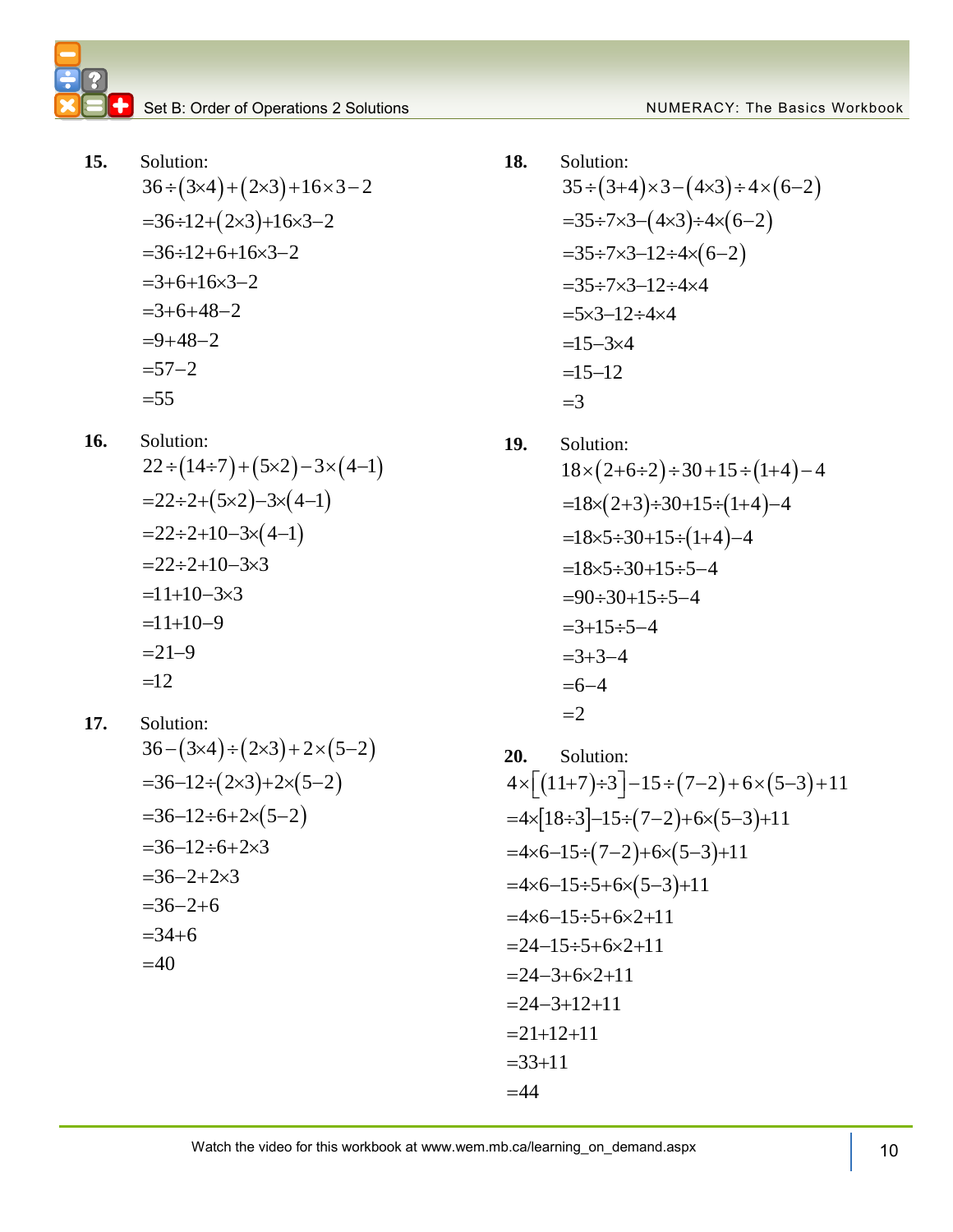### **Practice Section C**

**1.** Solution:

27 ÷ 5566668  
\n
$$
(27\div 3) \times (24\div 8) \times (16\div 8) - 7 \times (26\div 2 - 13)
$$
\n
$$
=9 \times (24\div 8) \times (16\div 8) - 7 \times (26\div 2 - 13)
$$
\n
$$
=9 \times 3 \times (16\div 8) - 7 \times (26\div 2 - 13)
$$
\n
$$
=9 \times 3 \times 2 - 7 \times (26\div 2 - 13)
$$
\n
$$
=9 \times 3 \times 2 - 7 \times (13-13)
$$
\n
$$
=9 \times 3 \times 2 - 7 \times 0
$$
\n
$$
=9 \times 3 \times 2 - 0
$$
\n
$$
=27 \times 2
$$
\n
$$
=54
$$

**2.** Solution:

$$
5 \times (7-2+3) \div 8 - 2 \times (21-20) + 8 \times (6-2)
$$
  
=5×(5+3) ÷ 8-2×(21-20)+8×(6-2)  
=5×8 ÷ 8-2×(21-20)+8×(6-2)  
=5×8 ÷ 8-2×1+8×(6-2)  
=5×8 ÷ 8-2×1+8×4  
=40 ÷ 8-2×1+8×4  
=5-2×1+8×4  
=5-2+8×4  
=5-2+12  
=3+12

### **3.** Solution:

3. Solution:  
\n
$$
2 \times [5 \times (7-2+3)+8] \times (18+2\times3-20)+8 \times (6-2)
$$
\n
$$
=2 \times [5 \times (8)+8] \times (18+2\times3-20)+8 \times (6-2)
$$
\n
$$
=2 \times [40+8] \times (18+2\times3-20)+8 \times (6-2)
$$
\n
$$
=2 \times 5 \times (18+2\times3-20)+8 \times (6-2)
$$
\n
$$
=2 \times 5 \times (18+6-20)+8 \times (6-2)
$$
\n
$$
=2 \times 5 \times 4+8 \times (6-2)
$$
\n
$$
=2 \times 5 \times 4+8 \times 4
$$
\n
$$
=10 \times 4+8 \times 4
$$
\n
$$
=40+32
$$
\n
$$
=72
$$

**4.** Solution:

4. solution:  
\n
$$
42 \div (7 \times 3) \times (6-2) + [44 \div (35-13)] + 9 \div (2+1)
$$
\n
$$
=42 \div (7 \times 3) \times (6-2) + [44 \div 22] + 9 \div (2+1)
$$
\n
$$
=42 \div 21 \times (6-2) + [44 \div 22] + 9 \div (2+1)
$$
\n
$$
=42 \div 21 \times 4 + [44 \div 22] + 9 \div (2+1)
$$
\n
$$
=42 \div 21 \times 4 + 2 + 9 \div (2+1)
$$
\n
$$
=42 \div 21 \times 4 + 2 + 9 \div 3
$$
\n
$$
=2 \times 4 + 2 + 9 \div 3
$$
\n
$$
=8+2+9 \div 3
$$
\n
$$
=8+2+3
$$
\n
$$
=13
$$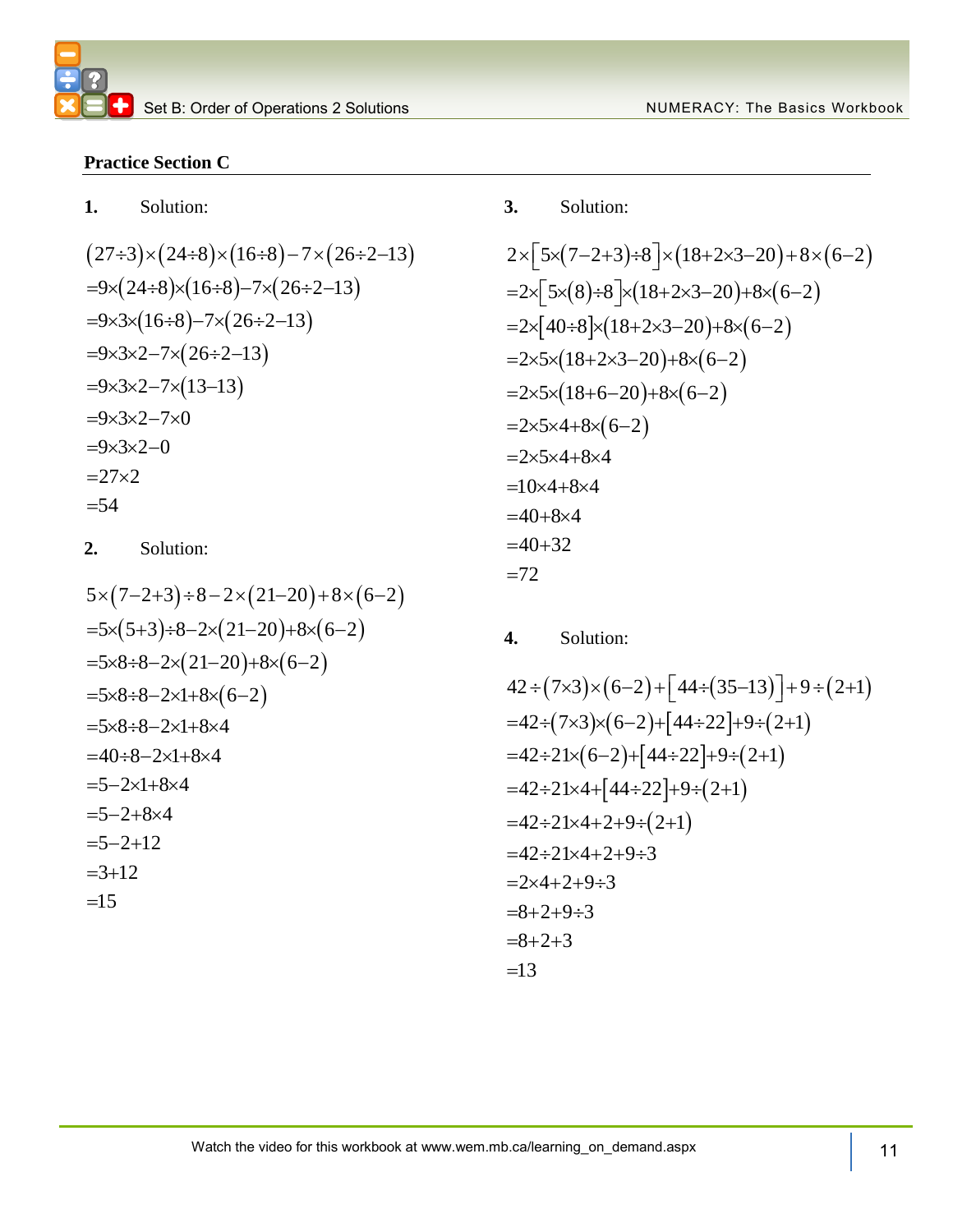**5.** Solution: olution:<br>2×(4+11)]×6−12×[5+(3×9−7)×2−40]−(6+7)×2  $=[2\times15]\times6-12\times[5+(3\times9-7)\times2-40]-(6+7)\times2$ <br>=[2×15]×6-12×[5+(27-7)×2-40]-(6+7)×2  $=[2\times15]\times6-12\times5+(27-7)\times2-40]-(6+7)\times2$ <br>= $[2\times15]\times6-12\times5+20\times2-40]-(6+7)\times2$  $\left[2 \times 15 \times 6 - 12 \times 5 + 20 \times 2 - 40\right] - (6 + 7)$  $\frac{1}{2}$  2×15]×6–12×[5+20×2–40]–(6+7)<br>[2×15]×6–12×[5+40–40]–(6+7)×2  $|5+40-40|-(6+7)$  $(6+7)$  $\times$ (4+11)] $\times$ 6-12 $\times$ [5+(3×9-7) $\times$ 2-40]-(6+<br>2×15] $\times$ 6-12 $\times$ [5+(3×9-7) $\times$ 2-40]-(6+7) $\times$ 2  $=[2\times15]\times6-12\times[5+40-40]-(6+7)\times2$ <br>=30×6-12×[5+40-40]-(6+7)×2  $=30\times6-12\times[5+40-40]-(6+7)$ <br>=30×6-12×5-(6+7)×2 30 Solution:<br> $[2 \times (4+11)] \times 6 - 12 \times [5+(3 \times 9-7) \times 2-40] - (6+7) \times 2$  $\left[2\times(4+11)\right]\times6-12\times\left[5+(3\times9-7)\times2-40\right]-(6+7)\times2$ <br>= $\left[2\times15\right]\times6-12\times\left[5+(3\times9-7)\times2-40\right]-(6+7)\times2$  $=[2\times15]\times6-12\times[5+20\times2-40]-(6+7)\times2$ <br>=[2×15]×6-12×[5+40-40]-(6+7)×2 =30×6-12×5-(6+7)×2<br>=30×6-12×5-13×2  $=30\times6-12\times5-13\times2$ <br>=180-12×5-13×2  $-30\times0-12\times5-13\times2$ <br>=180-12×5-13×2<br>=180-60-13×2  $180 - 60 - 13$ <br> $180 - 60 - 26$  $-180-60-13\times2$ <br>=180-60-26<br>=120-26  $= 94$ =180-60-13×2<br>=180-60-26<br>=120-26

### **Practice Section D**

**1.** Solution:

There is an error in line 1 when  $36 \div 3$  is calculated before  $3 \times 4$ . A second error is made in the last line when  $54 + 48 + 50 = 152$  appears instead of  $54 - 48 + 50 = 56$ .

The correct solution is:

$$
36 \div (3 \times 4) + (2 \times 3) - 16 \times 3 + 50
$$
  
= 36 \div 12 + (2 \times 3) - 16 \times 3 + 50  
= 36 \div 12 + 6 - 16 \times 3 + 50  
= 3 + 6 - 16 \times 3 + 50  
= 3 + 6 - 48 + 50  
= 9 - 48 + 50  
= 11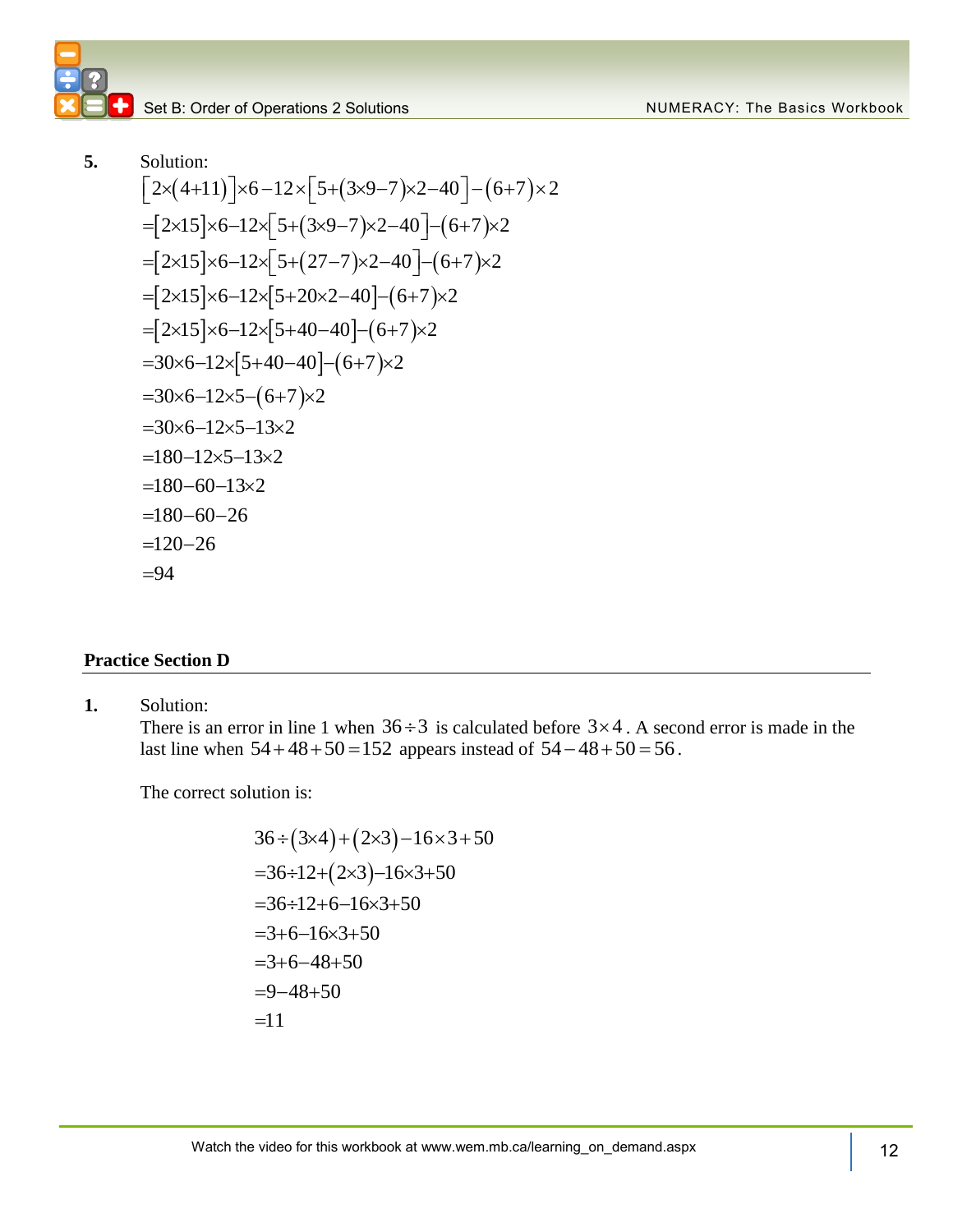### **2.** Solution:

The incorrect order of operations is performed line 4 since  $5+7$  is calculated before  $15 \div 5$ . There is arithmetic error in line 5 when  $4-2=3$  instead of  $4-2=2$ . The last error is in line 8 when the incorrect order of operations is performed as  $21 + 5$  is calculated before  $5 \times 3$ .

The correct solution is:

$$
21 \times (4+9) \div 13 + 60 \div (6-1) + 7 \times (4-2)
$$
  
=21 \times 13 \div 13 + 60 \div (6-1) + 7 \times (4-2)  
=21 \times 13 \div 13 + 60 \div 5 + 7 \times (4-2)  
=21 \times 13 \div 13 + 60 \div 5 + 7 \times 2  
=21 \times 13 \div 13 + 60 \div 5 + 14  
=273 \div 13 + 60 \div 5 + 14  
=21+60 \div 5 + 14  
=21+12+14  
=47